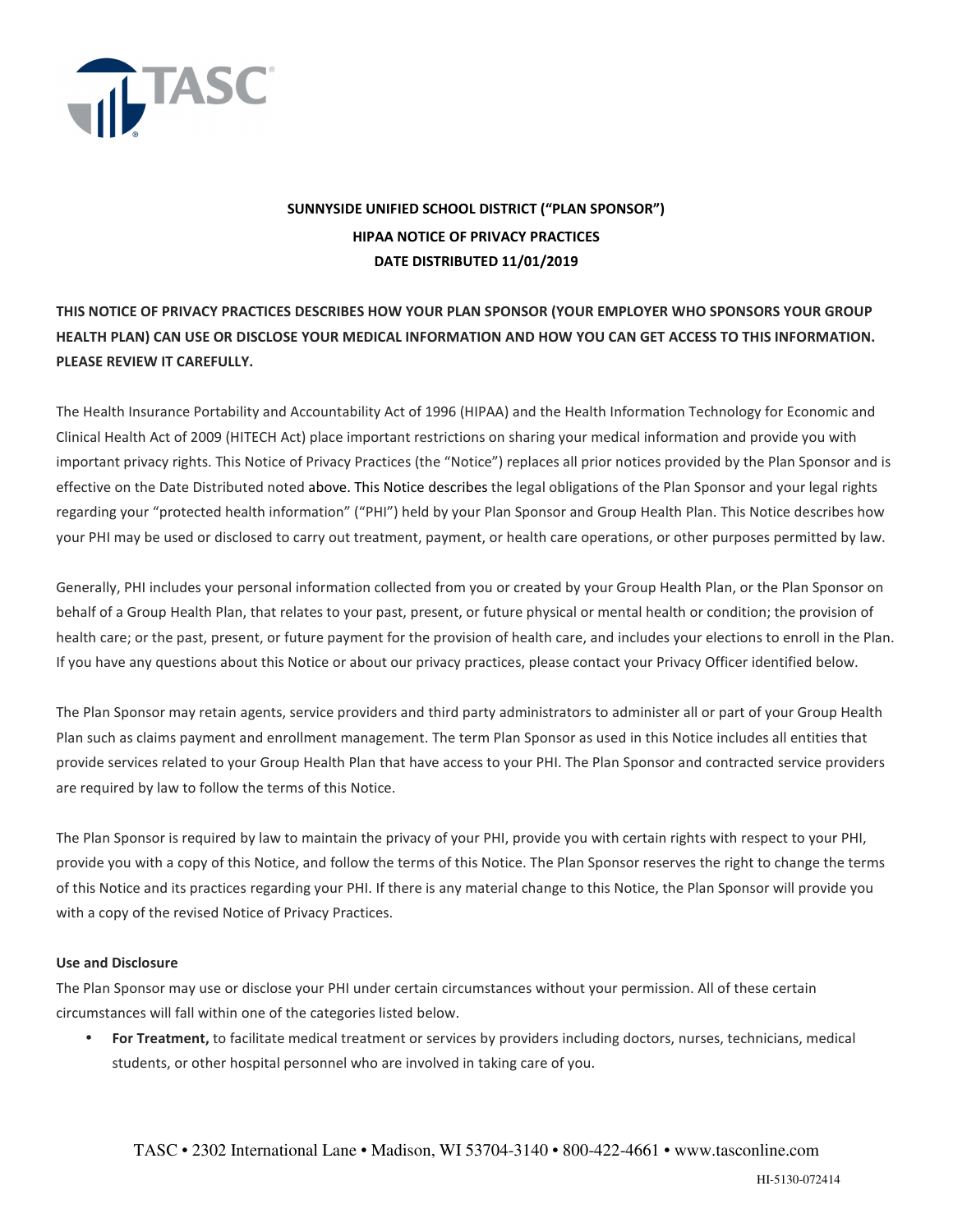

- **For Payment** to determine your eligibility for Plan benefits, to facilitate payment for the treatment or services you receive from health care providers, to determine benefit responsibility under the Plan, or to coordinate Plan coverage.
- **For Health Care Operations**, uses and disclosures necessary to run the Plan.
- **Treatment Alternatives or Health-Related Benefits and Services** that might be of interest to you.
- **To Business Associates** to perform various functions on our behalf or to provide certain types of services. A Business Associates will receive, create, maintain, transmit, use, and/or disclose your PHI, but only after they agree in writing with the Plan Sponsor to implement appropriate safeguards regarding your PHI.
- **As Required by Law** when required to do so by federal, state, or local law.
- **To Avert a Serious Threat to Health or Safety** to you, or the health and safety of the public, or another person, limited to someone able to help prevent the threat.

In addition, the following categories describe other ways that the Plan Sponsor may use and disclose your PHI without your specific authorization. All of the ways the Plan Sponsor is permitted to use and disclose information will fall within one of the categories.

- **Organ and Tissue Donation**, after your death to an organization that handles organ procurement or organ, eye, or tissue transplantation or to an organ donation bank, as necessary to facilitate organ or tissue donation and transplantation.
- **Military**, if you are a member of the armed forces, as required by military command authorities. The Plan Sponsor may also release PHI about foreign military personnel to the appropriate foreign military authority.
- **Workers' Compensation** or similar programs, but only as authorized by, and to the extent necessary to comply with, laws relating to workers' compensation and similar programs that provide benefits for work-related injuries or illness.
- **Public Health Risks** for public health activities. These activities generally include the following:
	- to prevent or control disease, injury, or disability;
	- to report births and deaths;
	- to report child abuse or neglect;
	- to report reactions to medications or problems with products;
	- to notify people of recalls of products they may be using;
	- to notify a person who may have been exposed to a disease or may be at risk for contracting or spreading a disease or condition;
	- to notify the appropriate government authority if the Plan Sponsor believes that a patient has been the victim of abuse, neglect, or domestic violence. The Plan Sponsor will only make this disclosure if you agree, or when required or authorized by law.
- **Health Oversight Activities** for activities authorized by law. For example, audits, investigations, inspections, and licensure.
- **Lawsuits and Disputes** in response to a court or administrative order, including a response to a lawful subpoena, discovery request, or other process by someone involved in a legal dispute, but only if efforts have been made to tell you about the request or to obtain a court or administrative order protecting the information requested.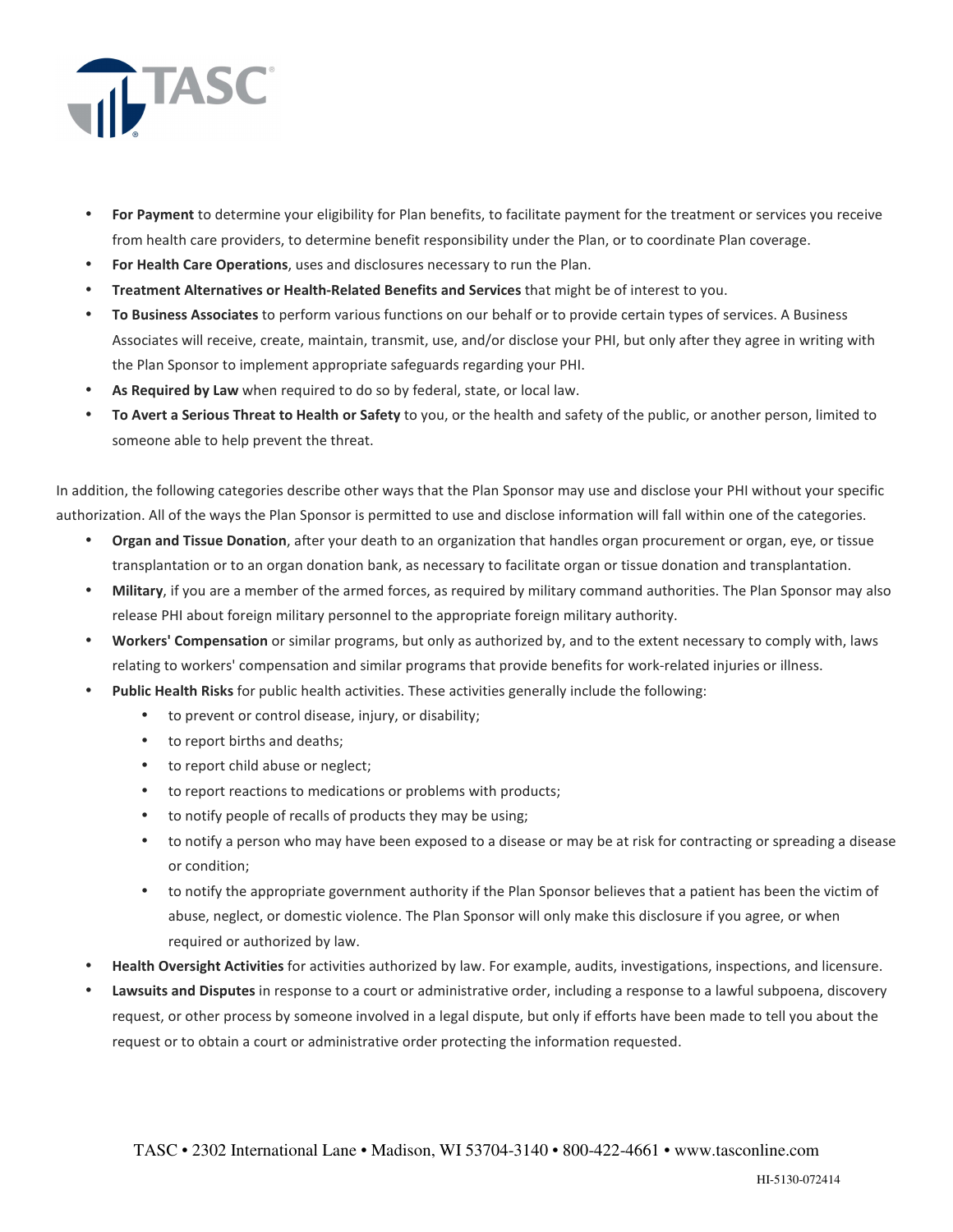

- **Law Enforcement** if asked to do so by a law-enforcement official
	- o in response to a court order, subpoena, warrant, summons, or similar process;
	- o to identify or locate a suspect, fugitive, material witness, or missing person;
	- o about the victim of a crime if, under certain limited circumstances, the Plan Sponsor is unable to obtain the victim's agreement;
	- $\circ$  about a death that the Plan Sponsor believes may be the result of criminal conduct; and
	- o about criminal conduct.
- **Coroners, Medical Examiners, and Funeral Directors**, for example, to identify a deceased person or determine the cause of death. The Plan Sponsor may also release medical information about patients to funeral directors, as necessary to carry out their duties.
- **National Security and Intelligence Activities** to authorized federal officials for intelligence, counterintelligence, and other national security activities authorized by law.
- **Inmates** of a correctional institution or in the custody of a law-enforcement official, to the correctional institution or lawenforcement official if necessary for the institution to provide you with health care; to protect your health and safety or the health and safety of others; or for the safety and security of the correctional institution.
- **Research**, to researchers when the individual identifiers have been removed; or when an institutional review board or privacy board has reviewed the research proposal and established protocols to ensure the privacy of the requested information, and approves the research.

### **Required Disclosures**

The Plan Sponsor is required to disclose your PHI to:

- **Government Audits** to the Secretary of the United States Department of Health and Human Services when the Secretary is investigating or determining our compliance with the HIPAA privacy rule.
- **Disclosures to You** on your request, the portion of your PHI that contains medical records, billing records, and any other records used to make decisions regarding your health care benefits.

### **Other Disclosures**

The Plan Sponsor may disclose your PHI to:

- **Personal Representatives** authorized by you, or to an individual designated as your personal representative, or attorney-infact. You must provide a written notice/authorization and supporting documents such as a power of attorney. The Plan Sponsor does not have to disclose information to a personal representative if the Plan Sponsor has a reasonable belief that you have been, or may be, subjected to domestic violence, abuse, or neglect by such person; or treating such person as your personal representative could endanger you; or in the exercise of professional judgment, it is not in your best interest to treat the person as your personal representative.
- **Comply with your Authorization.** Other uses or disclosures of your PHI not described above will only be made with your written authorization. The Plan Sponsor may deny a request to disclose your psychiatric notes. The Plan Sponsor will not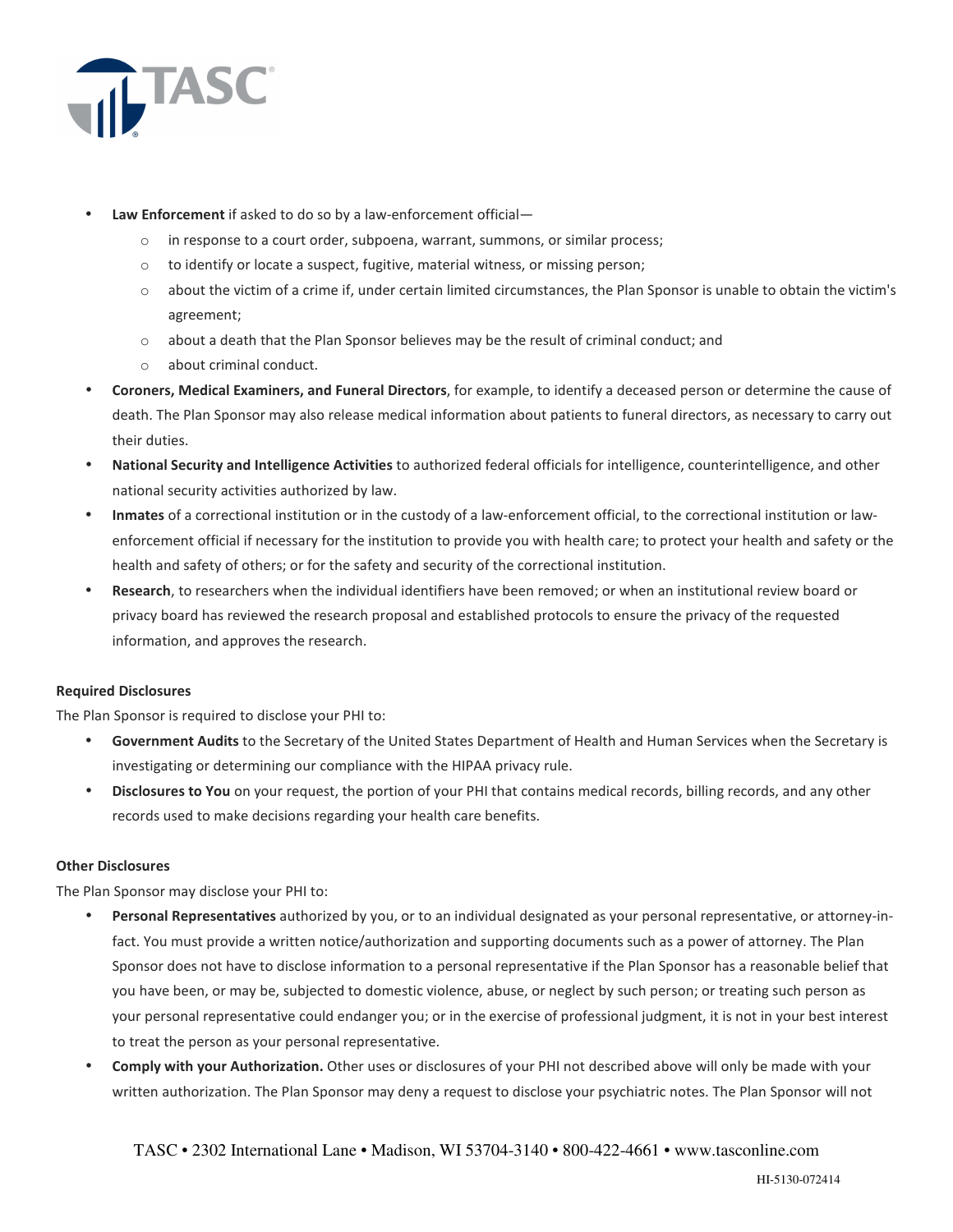

use or disclose your PHI for marketing; or sell your PHI, unless you provide written authorization. You may revoke written authorizations at any time, so long as the revocation is in writing. Once the Plan Sponsor receives your written revocation, it will only be effective for future uses and disclosures. It will not be effective for any information that may have been used or disclosed in reliance upon the written authorization and prior to receiving your written revocation.

### **Privacy Rights**

- **Right to Inspect and Copy.** You have the right to inspect and copy certain PHI that may be used to make decisions about your Plan benefits. If the information you request is maintained electronically, and you request an electronic copy, the Plan Sponsor will provide a copy in the electronic form and format you request, if the information can be readily produced in that form and format; if the information cannot be readily produced in that form and format, the Plan Sponsor will work with you to come to an agreement on form and format or provide you with a paper copy. To inspect and copy your PHI, you must submit your request in writing to the Privacy Officer identified below. The Plan Sponsor may charge a reasonable fee for the costs of copying, mailing, or other supplies associated with your request. The Plan Sponsor may deny your request to inspect and copy in certain very limited circumstances. If you are denied access to your medical information, you may request that the denial be reviewed by submitting a written request to the Privacy Officer identified below.
- **Right to Amend.** If you feel that your PHI is incorrect or incomplete, you may ask the Plan Sponsor to amend the information. You have the right to request an amendment for as long as the information is kept by or for the Plan. To request an amendment, your request must be made in writing and submitted to the Privacy Officer identified below. In addition, you must provide a reason that supports your request. The Plan Sponsor may deny your request for an amendment if it is not in writing or does not include a reason to support the request. In addition, the Plan Sponsor may deny your request if it:
	- o is not part of the medical information kept by or for the Plan;
	- $\circ$  was not created by the Plan, unless the person or entity that created the information is no longer available to make the amendment;
	- $\circ$  is not part of the information that you would be permitted to inspect and copy; or
	- o is already accurate and complete.

If your request is denied, you have the right to file a statement of disagreement with the Plan Sponsor and any future disclosures of the disputed information will include your statement.

• **Right to an Accounting of Disclosures.** You have the right to request an "accounting" of certain disclosures of your PHI. The accounting will not include (1) disclosures for purposes of treatment, payment, or health care operations; (2) disclosures made to you; (3) disclosures made pursuant to your authorization; (4) disclosures made to friends or family in your presence or because of an emergency; (5) disclosures for national security purposes; and (6) disclosures incidental to otherwise permissible disclosures. To request this list or accounting of disclosures, you must submit your request in writing to the Privacy Officer identified below. Your request must state the time period you want the accounting to cover, which may not be longer than six years before the date of the request. Your request should indicate in what form you want the list (for example, paper or electronic). The first list you request within a 12-month period will be provided free of charge. For